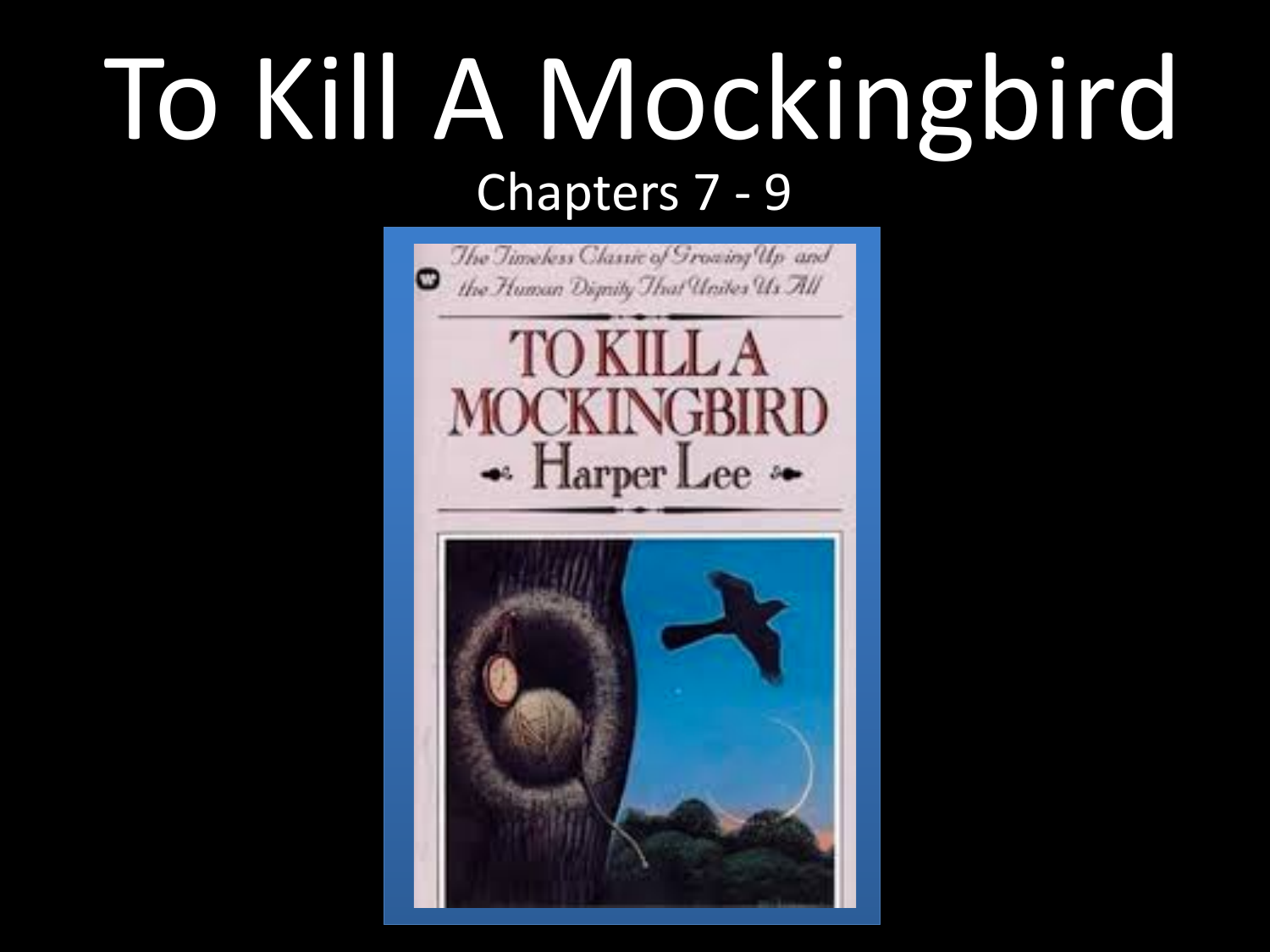## **Chapter 7**

After Dill, Scout and Jem sneaked onto the Radley Place, it took Jem a week to talk to Scout again. He was quiet and moody. Dill went home to Meridian and school started for Jem and Scout. One day Jem told Scout what happened the night they sneaked over to the Radley Place. When Jem went back to get his pants from the fence, he found them all folded up and sewn back together where the tears were. Jem said it was creepy, like they were expecting him to come back.

One day on the way home from school, Jem and Scout found a ball of string in the tree hole where they had found the box of pennies. They found two soap carvings another day, one looked like Jem and one looked like Scout! Who had carved them to look like the kids?

Jem and Scout did not know who had carved them. Four days later they found a spelling bee medal. The next time they found something it was a watch and a pocketknife on a chain. Jem and Scout wrote a thank you note to put into the tree. When they went to put the note in it. The hole had been filled with cement! They were sad.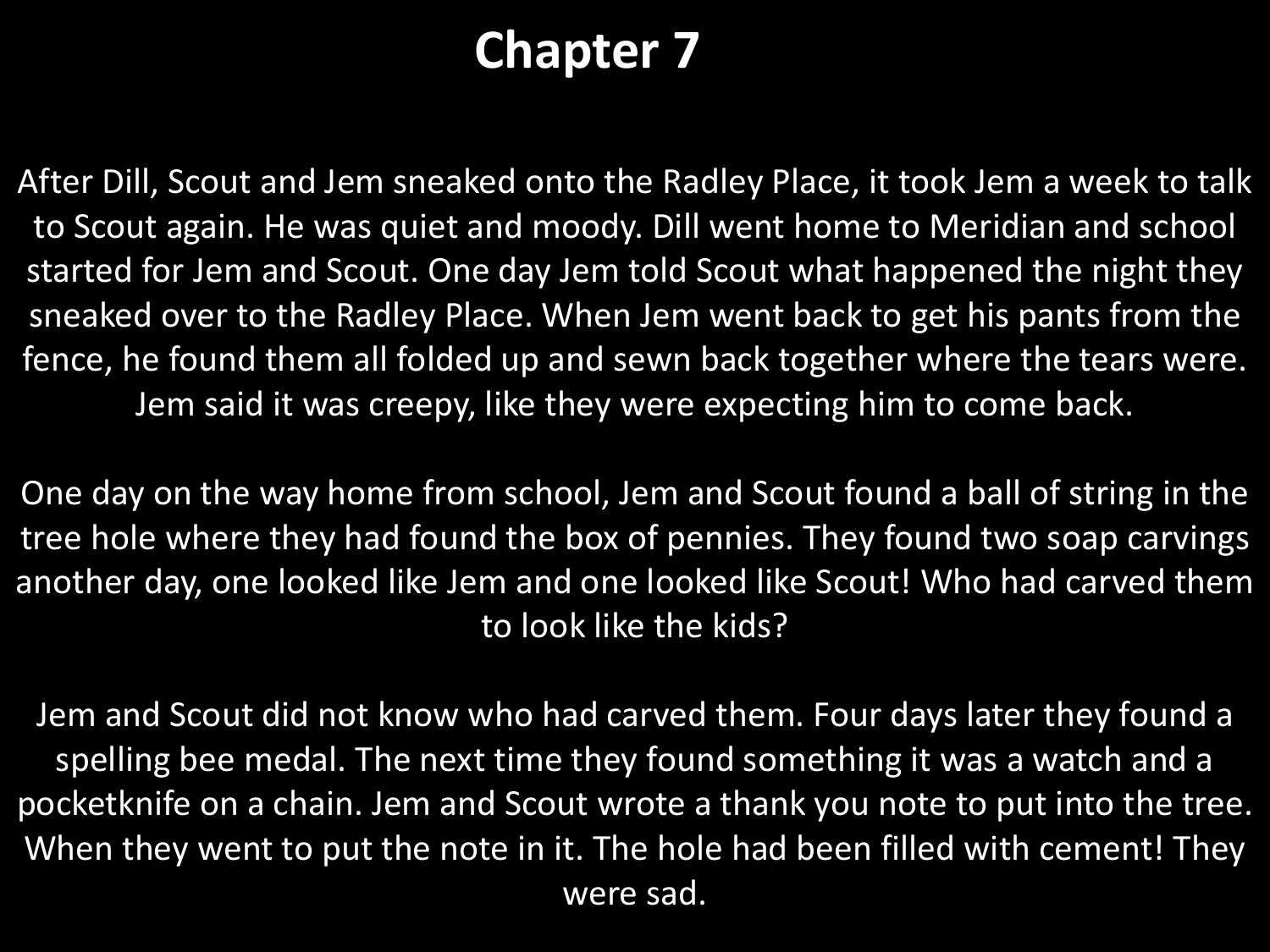## **Chapter 8**

Winter came and it was very cold in Maycomb. It got so cold it snowed! Usually it did not snow much in Maycomb, and Scout had never seen snow before! At first she was afraid! Then she and Jem went outside to play in the snow. They wanted to build a snowman but did not know how. They gathered snow in baskets until they had enough to roll it into balls. The children made the snowman look like the mean neighbor, Mr. Avery. Atticus told them to change it so Mr. Avery would not get mad.

That night Atticus woke Jem and Scout up and took them outside. Miss Maudie's house was on fire! The men from the town helped carry out some of her furniture. The fire trucks could not save her house so they started watering the roofs of other houses so they would not catch on fire. The neighbors stood and watched the fire burn unitl morning. When Jem and Scout got back into the house, Atticus asked Scout where she got the blanket she had around her. Scout did not remember, but Atticus said he thought it was Boo Radley who put the blanket on her. Jem told Atticus about the gifts in the tree.